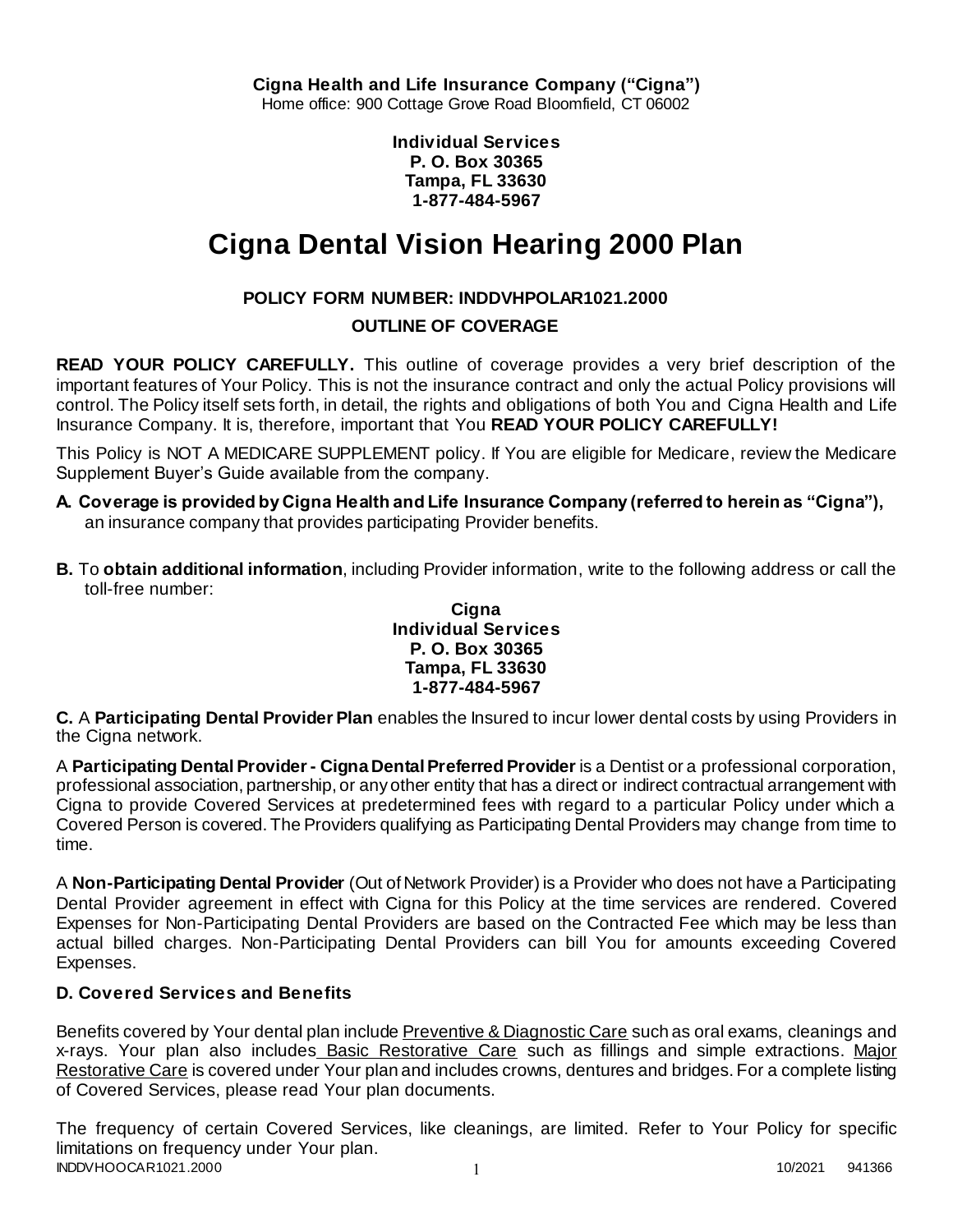### **Benefit Schedule**

The benefits outlined in the table below show the payment percentages for Covered Expenses **AFTER** any applicable Deductibles have been satisfied unless otherwise stated.

# **CIGNA DENTAL, VISION, AND HEARING INSURANCE** *The Schedule*

#### **For You and Your Dependents**

#### **The Schedule – Dental Benefits**

If You select a Participating Dental Provider, Your cost will be less than if You select a Non-Participating Dental Provider.

#### **Emergency Services**

The Benefit Percentage payable for Emergency Services charges made by a Non-Participating Dental Provider is the same Benefit Percentage as for Participating Dental Provider Charges. Dental Emergency services are required immediately to either alleviate pain or to treat the sudden onset of an acute dental condition. These are usually minor procedures performed in response to serious symptoms, which temporarily relieve significant pain, but do not effect a definitive cure, and which, if not rendered, will likely result in a more serious dental or medical complication.

#### **Dental Deductibles**

Dental Deductibles are expenses to be paid by You or Your Dependent. Dental Deductibles are in addition to any Coinsurance. Once the Dental Deductible maximum in The Schedule has been reached, You and Your family need not satisfy any further dental deductible for the rest of that year.

#### **Participating Dental Provider Payment**

Participating Dental Provider services are paid based on the Contracted Fee agreed upon by the Provider and Cigna.

#### **Non-Participating Dental Provider Payment**

Non-Participating Dental Provider services are paid based on the Contracted Fee.

| DENTAL BENEFIT HIGHLIGHTS    |                    |
|------------------------------|--------------------|
| Classes I, II, III           | \$1,500 per person |
| <b>Calendar Year Maximum</b> |                    |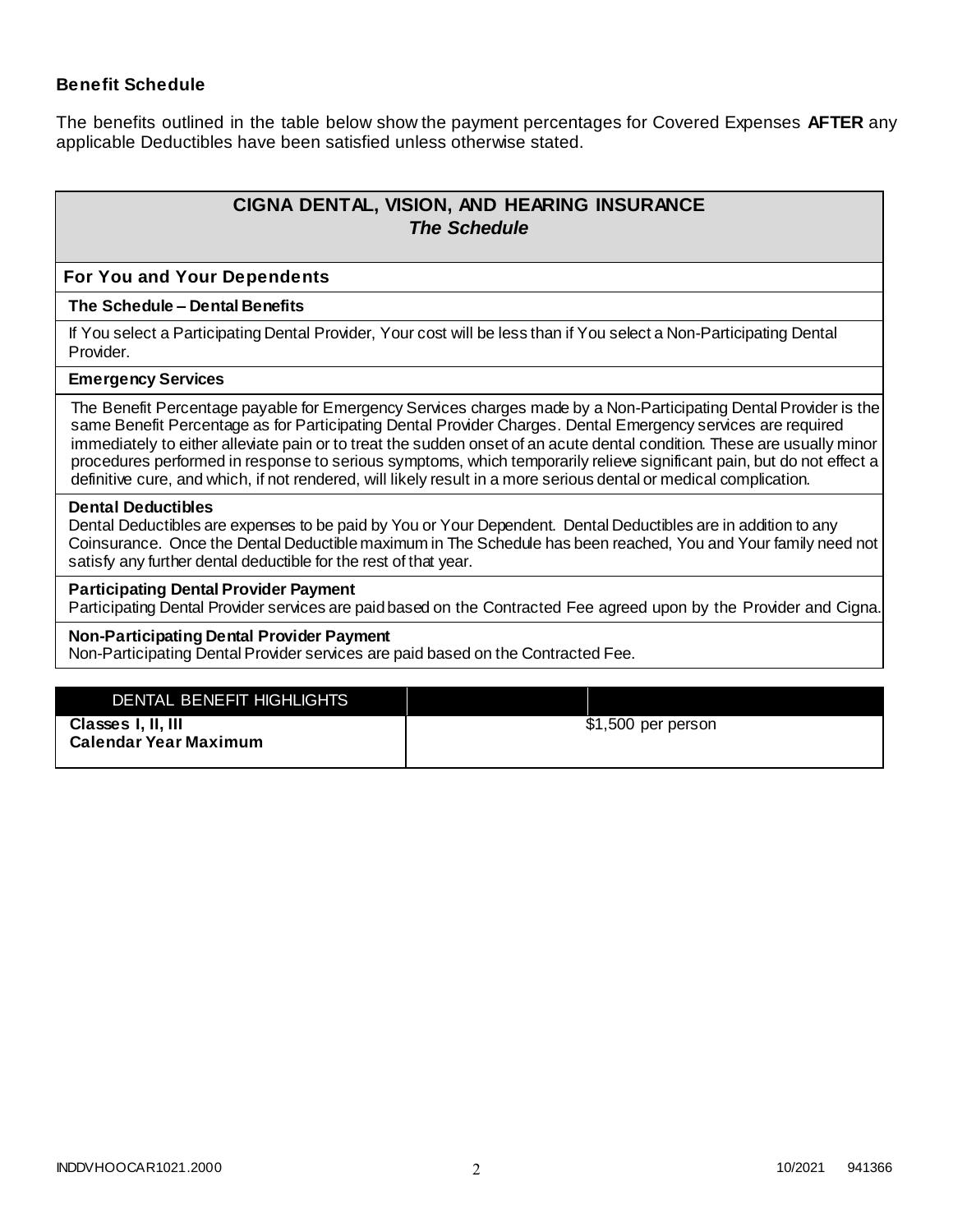| <b>DENTAL BENEFIT HIGHLIGHTS</b>                                                                                                                                                                                                                                          |                                                  |
|---------------------------------------------------------------------------------------------------------------------------------------------------------------------------------------------------------------------------------------------------------------------------|--------------------------------------------------|
| <b>Calendar Year Dental Deductible</b><br>Individual                                                                                                                                                                                                                      | \$100 per person                                 |
|                                                                                                                                                                                                                                                                           | Not Applicable to Class I                        |
| Class I                                                                                                                                                                                                                                                                   | The Percentage of Covered Expenses the Plan Pays |
| Preventive Care<br>Oral Exams<br>Routine Cleanings<br>Routine X-rays<br>Non-Routine X-rays<br><b>Fluoride Application</b><br><b>Sealants</b><br>Space Maintainers (non-orthodontic)<br>Emergency Care to Relieve Pain                                                     | 100%                                             |
| <b>Class II</b>                                                                                                                                                                                                                                                           | The Percentage of Covered Expenses the Plan Pays |
| <b>Basic Restorative</b><br>Fillings<br>Surgical Extraction of Impacted Teeth<br>Oral Surgery, Simple Extractions<br>Relines, Rebases, and Adjustments<br>Repairs - Bridges, Crowns, and Inlays<br>Repairs - Dentures                                                     | 70% after dental deductible                      |
| <b>Class III</b>                                                                                                                                                                                                                                                          | The Percentage of Covered Expenses the Plan Pays |
| <b>Major Restorative</b><br>Crowns / Inlays / Onlays<br>Root Canal Therapy / Endodontics<br><b>Minor Periodontics</b><br><b>Major Periodontics</b><br>Oral Surgery, All Except Simple Extractions<br>Prosthesis Over Implant<br>Anesthetics<br>Dentures<br><b>Bridges</b> | 50% after dental deductible                      |

| The Schedule - Vision Benefits                                                                  |                                                                                         |
|-------------------------------------------------------------------------------------------------|-----------------------------------------------------------------------------------------|
| <b>VISION BENEFIT HIGHLIGHTS</b>                                                                |                                                                                         |
| Eye Examinations, including refraction                                                          | The plan pays 50% of expenses, not to exceed a \$75 calendar<br>year maximum per person |
| Materials (corrective eyeglasses or contact<br>lenses, including fittings and follow-up visits) | \$200 calendar year maximum per person                                                  |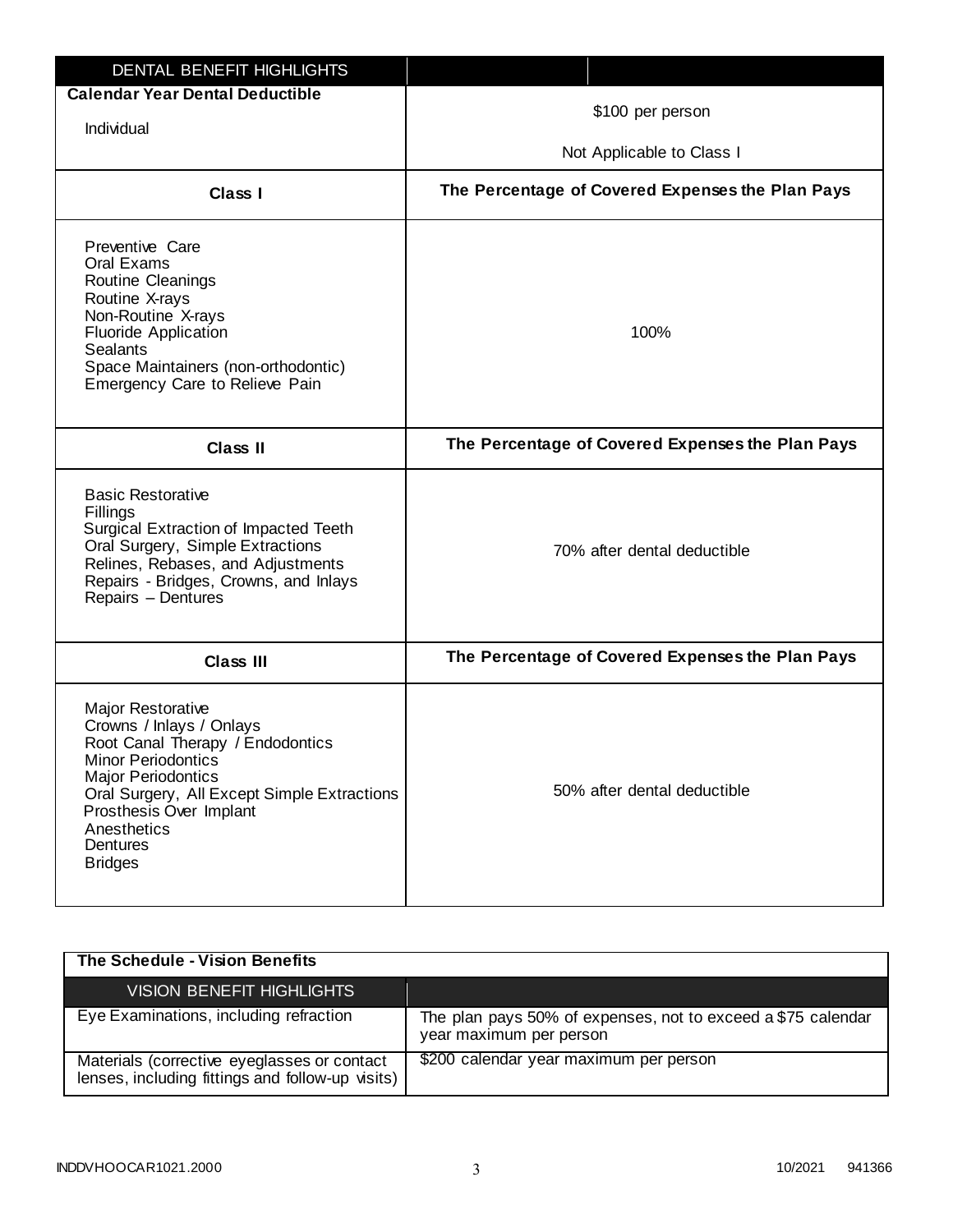| The Schedule - Hearing Benefits                             |                                        |
|-------------------------------------------------------------|----------------------------------------|
| <b>HEARING BENEFIT HIGHLIGHTS</b>                           |                                        |
| <b>Hearing Examinations</b>                                 | \$50 calendar year maximum per person  |
| Materials (Hearing Aids, including fittings<br>and repairs) | \$500 calendar year maximum per person |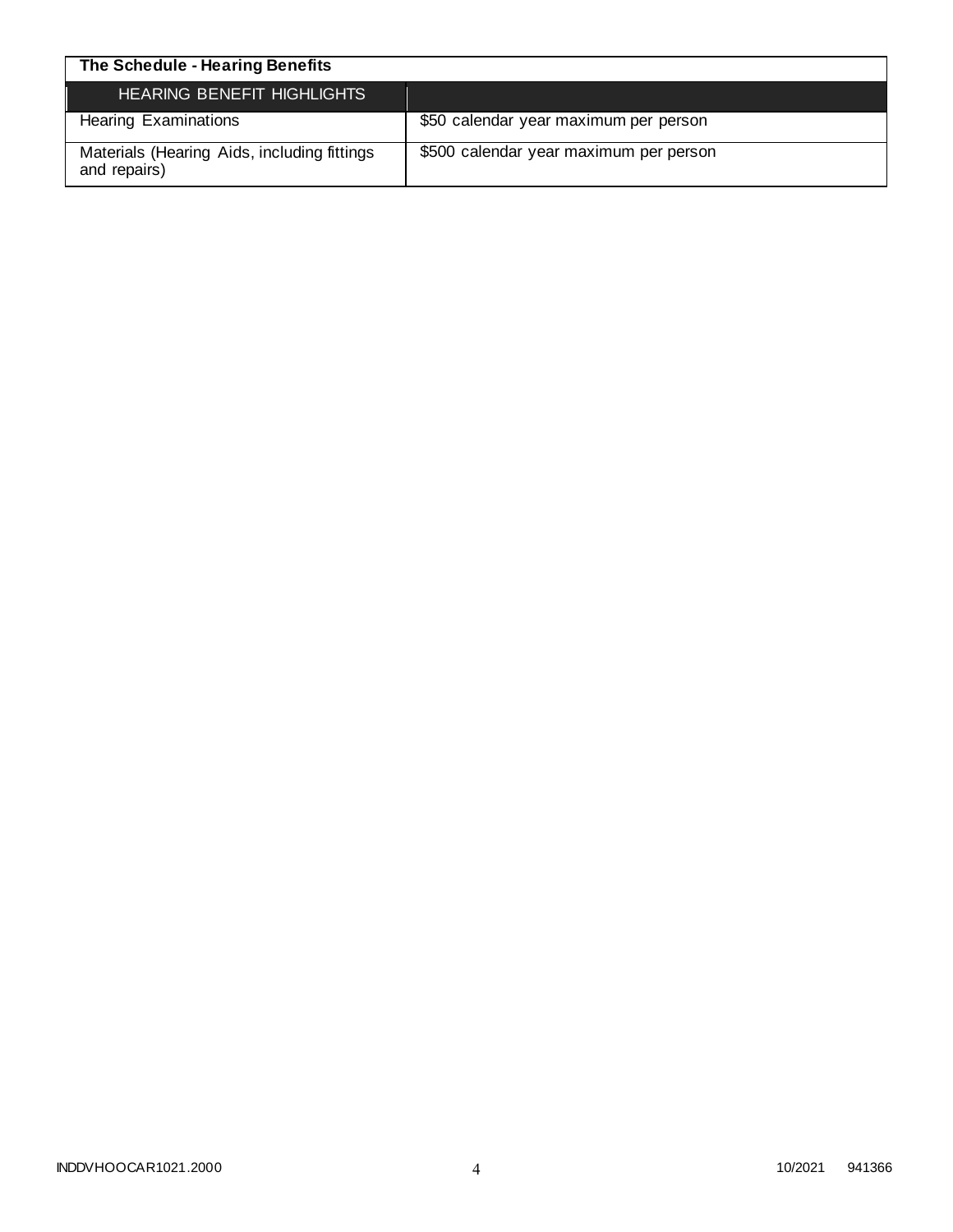# **Waiting Periods**

A Covered Person may access their dental, vision, and hearing benefit insurance once he or she has satisfied the following waiting periods:

- There is no waiting period for Class I or II dental benefits or for vision and hearing benefits.
- After 12 consecutive months of coverage dental benefits will increase to include the list of Class III procedures.

### **Missing Teeth Limitation**

There is no payment for replacement of teeth that are missing when a person first becomes insured. This payment limitation no longer applies after 24 months of continuous coverage.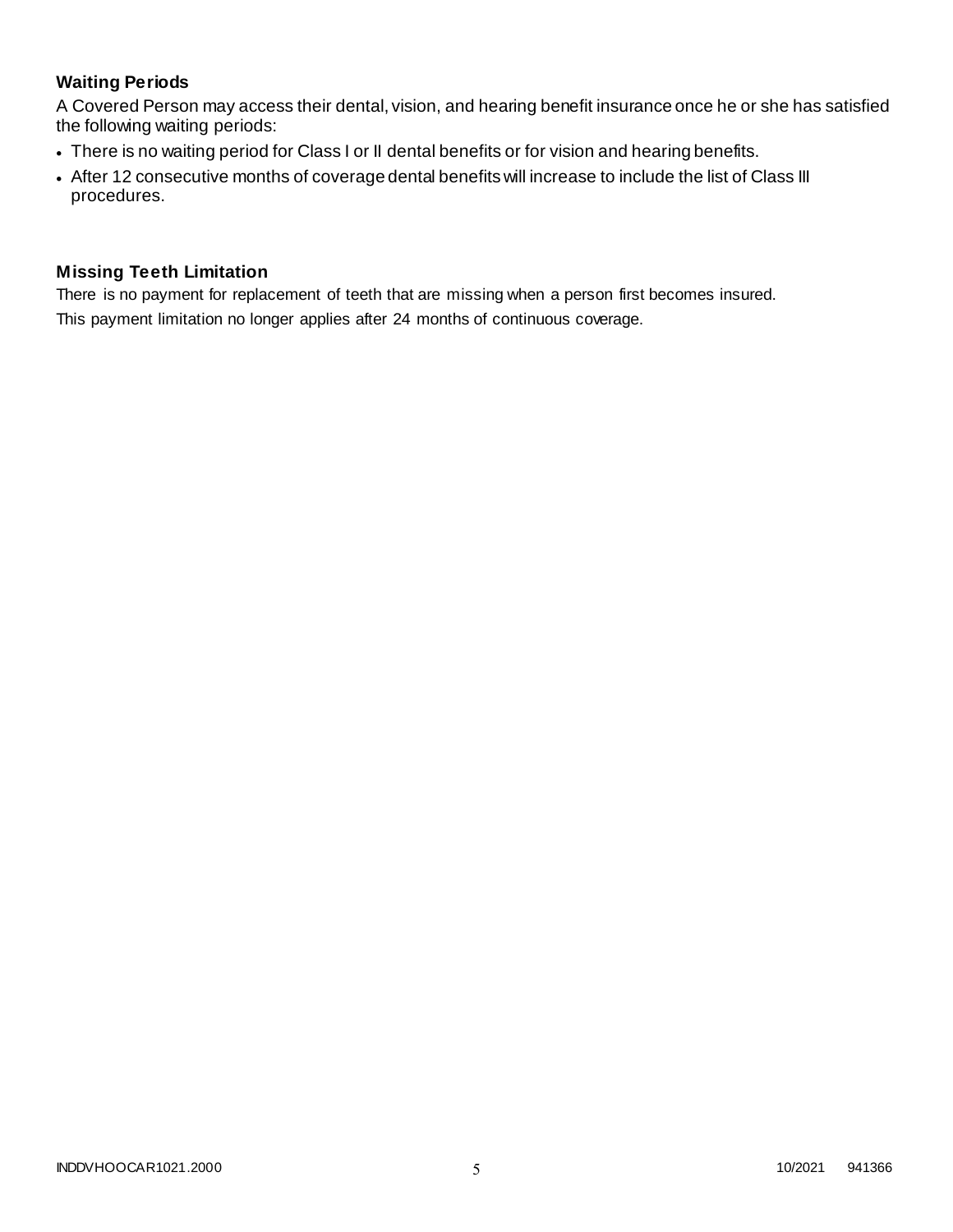# **E. Insured's Financial Responsibility**

The Insured is responsible for paying the monthly or quarterly premium on a timely basis. The Insured is also responsible to pay Providers for charges that are applied to the Deductibles, Coinsurance, and any amounts charged by Non-Participating Dental Providers in excess of the Contracted Fee. In addition, any charges for Medically Necessary and/or Dentally Necessary items that are excluded under the Policy are the responsibility of the Insured.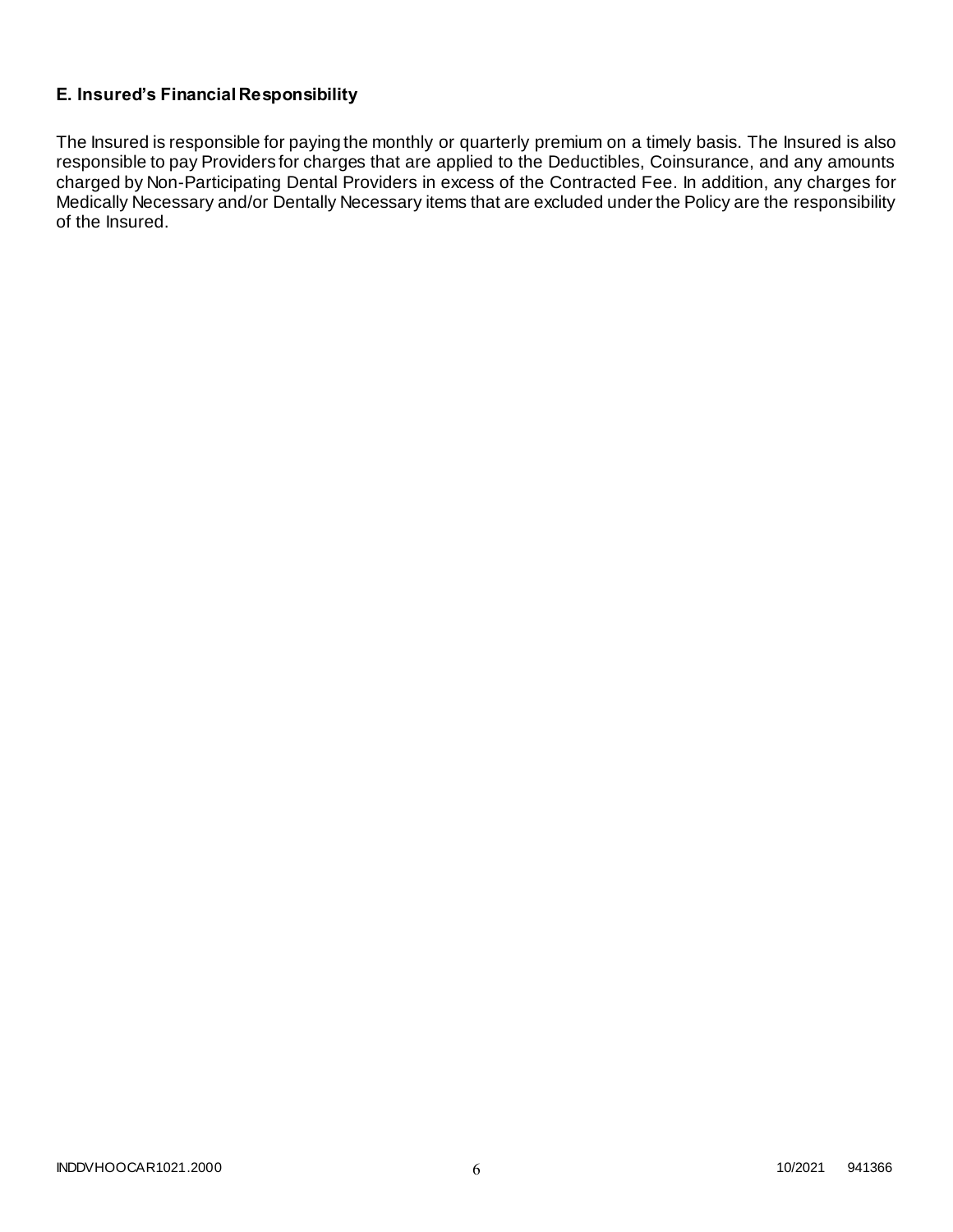# **F. Exclusions and Limitations: What Is Not Covered By This Policy**

# **Expenses Not Covered**

Covered Expenses will not include, and no payment will be made for:

- procedures which are not included in the list of Covered Dental Services, Covered Vision Services, or Covered Hearing Services;
- cone beam imaging;
- instruction for plaque control, oral hygiene and diet;
- core build-ups;
- veneers;
- precious or semi-precious metals for crowns, bridges and abutments;
- restoration of teeth which have been damaged by erosion, attrition or abrasion;
- bite registrations; precision or semi-precision attachments; or splinting;
- implants or implant related services;
- orthodontic treatment, except for the treatment of cleft lip and cleft palate;
- general anesthesia or intravenous sedation, when used for the purposes of anxiety control or patient management is not covered; may be considered only when medically or dentally necessary and when in conjunction with covered complex oral surgery;
- athletic mouth guards;
- services performed solely for cosmetic reasons;
- personalization or decoration of any dental device or dental work;
- replacement of an appliance per benefit guidelines;
- services that are deemed to be medical in nature;
- services and supplies received from a hospital;
- prescription drugs;
- plano lenses:
- VDT (video display terminal)/computer eyeglass benefit;
- medical or surgical treatment of the eyes;
- any type of corrective vision surgery, including LASIK surgery, radial ketatonomy (RK), automated lamellar keratoplasty (ALK), or conductive keratoplasty (CK);
- Orthoptic or vision training and any associated supplemental testing;
- any eye examination, or any corrective eyewear, required by an employer as a condition of employment , unless otherwise covered by this Policy;
- safety eyewear;
- sub-normal vision aids or non-prescription lenses;
- Magnification or low vision aids not shown as covered in the Schedule of Vision Coverage;
- Assistive Listening Devices (ALDs);
- medical and/or surgical treatment of the internal or external structures of the ear, including but not limited to Cochlear implants;
- Hearing Aids not prescribed by a Licensed Hearing Care Professional;
- ear protective devices or plugs;
- Hearing Aids maintenance/service contracts, ear molds and other miscellaneous repairs;
- Hearing Aids purchased online or over the counter (OTC); or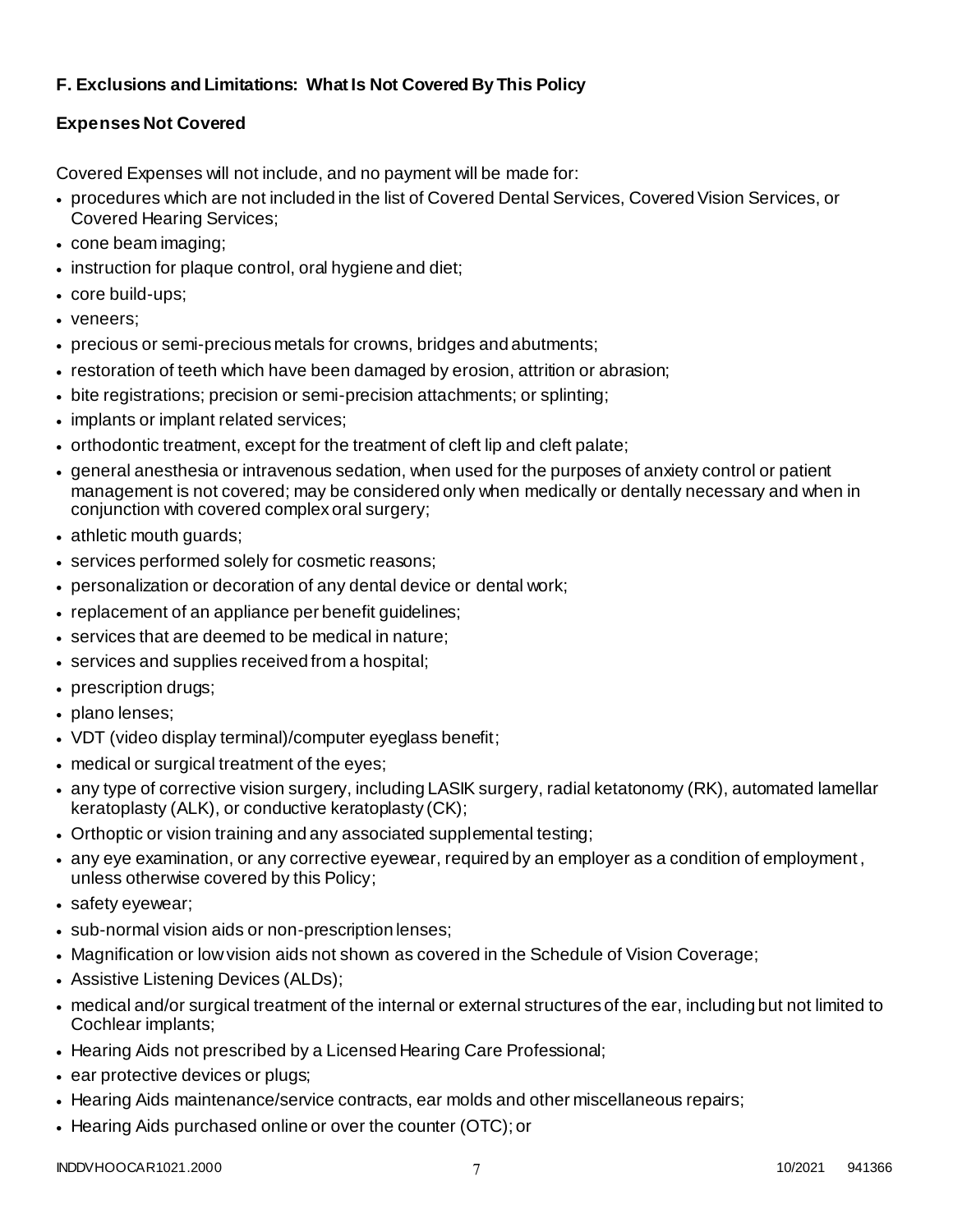• Disposable Hearing Aids.

# **General Limitations**

No payment will be made for expenses incurred for You or any one of Your Dependents:

- For services not specifically listed as Covered Services in this Policy;
- For services or supplies that are not Medically Necessary;
- For services received before the Effective Date of coverage;
- For services received after coverage under this Policy ends;
- For services for which You have no legal obligation to pay or for which no charge would be made if You did not have insurance coverage;
- For Professional services or supplies received or purchased directly or on Your behalf by anyone, including a Provider, from any of the following:
	- **•** Yourself or Your employer;
	- a person who lives in the Covered Person's home, or that person's employer;
	- a person who is related to the Covered Person by blood, marriage or adoption, or that person's employer.
- for or in connection with an Injury arising out of, or in the course of, any employment for wage or profit;
- for or in connection with a Sickness which is covered under any workers' compensation or similar law;
- for charges made by a Hospital owned or operated by or which provides care or performs services for, the United States Government, if such charges are directly related to a condition which occurred while serving in the military or an associated auxiliary unit (if coverage is suspended for an insured person during military service, upon receipt of written request, we will provide a refund of premium on a pro rata basis);
- services or supplies received due to an act of war, declared or undeclared while serving in the military or an associated auxiliary unit;
- to the extent that payment is unlawful where the person resides when the expenses are incurred;
- for charges which the person is not legally required to pay;
- for charges which would not have been made if the person had no insurance;
- to the extent that billed charges exceed the rate of reimbursement as described in the Schedule;
- for charges for unnecessary care, treatment or surgery;
- to the extent that You or any of Your Dependents is in any way paid or entitled to payment for those expenses by or through a public program, other than Medicaid;
- for or in connection with experimental procedures or treatment methods not approved by the American Dental Association or the appropriate dental specialty society;
- Procedures that are a covered expense under any other plan which provides dental, vision, or hearing benefits;
- To the extent that benefits are paid or payable for those expenses under the mandatory part of any auto insurance policy written to comply with a "no-fault" insurance law or an uninsured motorist insurance law. Cigna will take into account any adjustment option chosen under such part by You or any one of Your Dependents.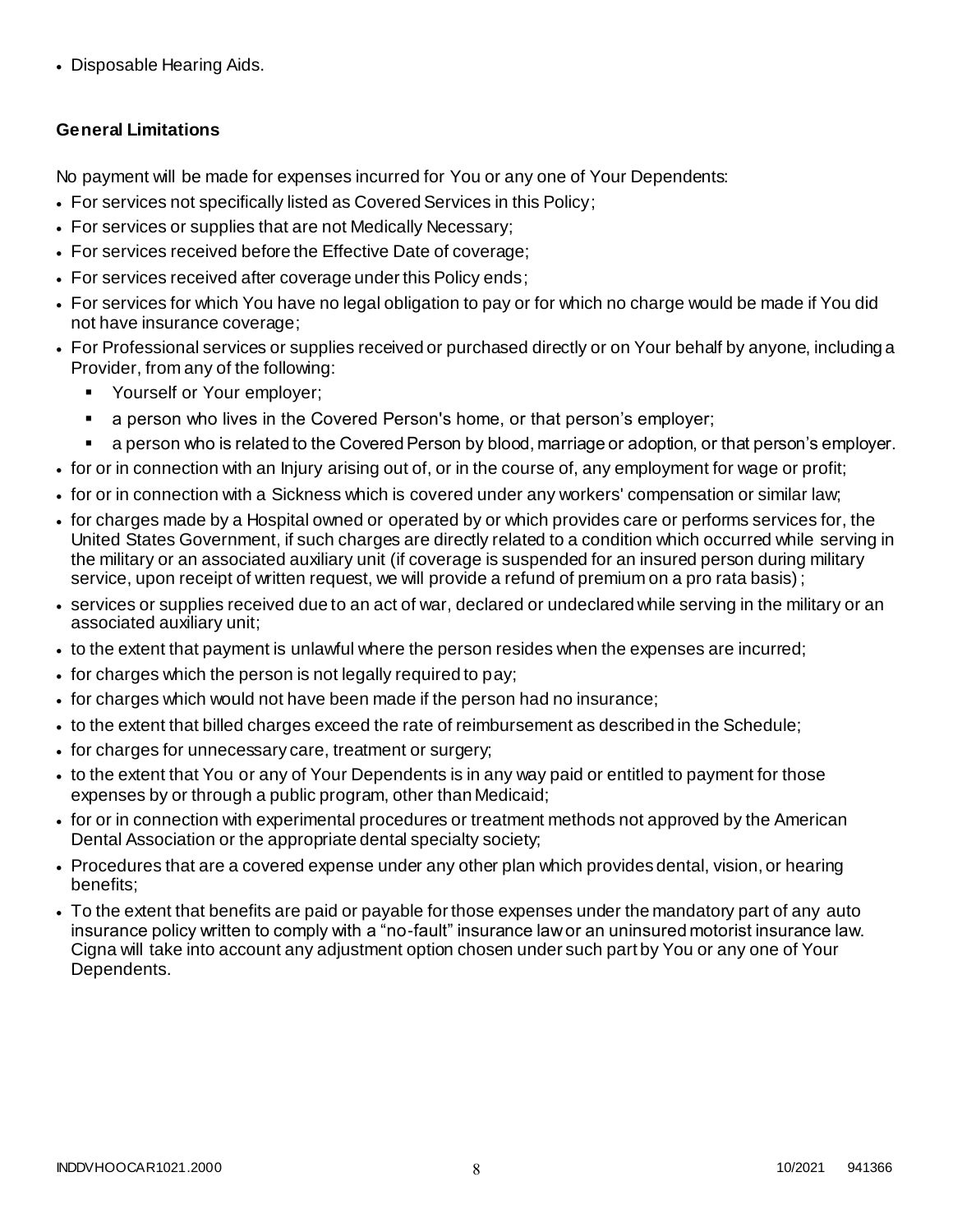### **G. Predetermination of Dental Benefits Program**

Predetermination of Benefits is a voluntary review of a Dentist's proposed treatment plan and expected charges. It is not preauthorization of service and is not required.

The treatment plan should include supporting pre-operative x-rays and other diagnostic materials as requested by Cigna's dental consultant. If there is a change in the treatment plan, a revised plan should be submitted.

Cigna will determine covered dental expenses for the proposed treatment plan. If there is no Prede termination of Benefits, Cigna will determine covered dental expenses when it receives a claim.

Review of proposed treatment is advised whenever extensive dental work is recommended when charges exceed **\$500**.

Predetermination of Benefits is not a guarantee of a set payment. Payment is based on the services that are actually delivered and the coverage in force at the time services are completed.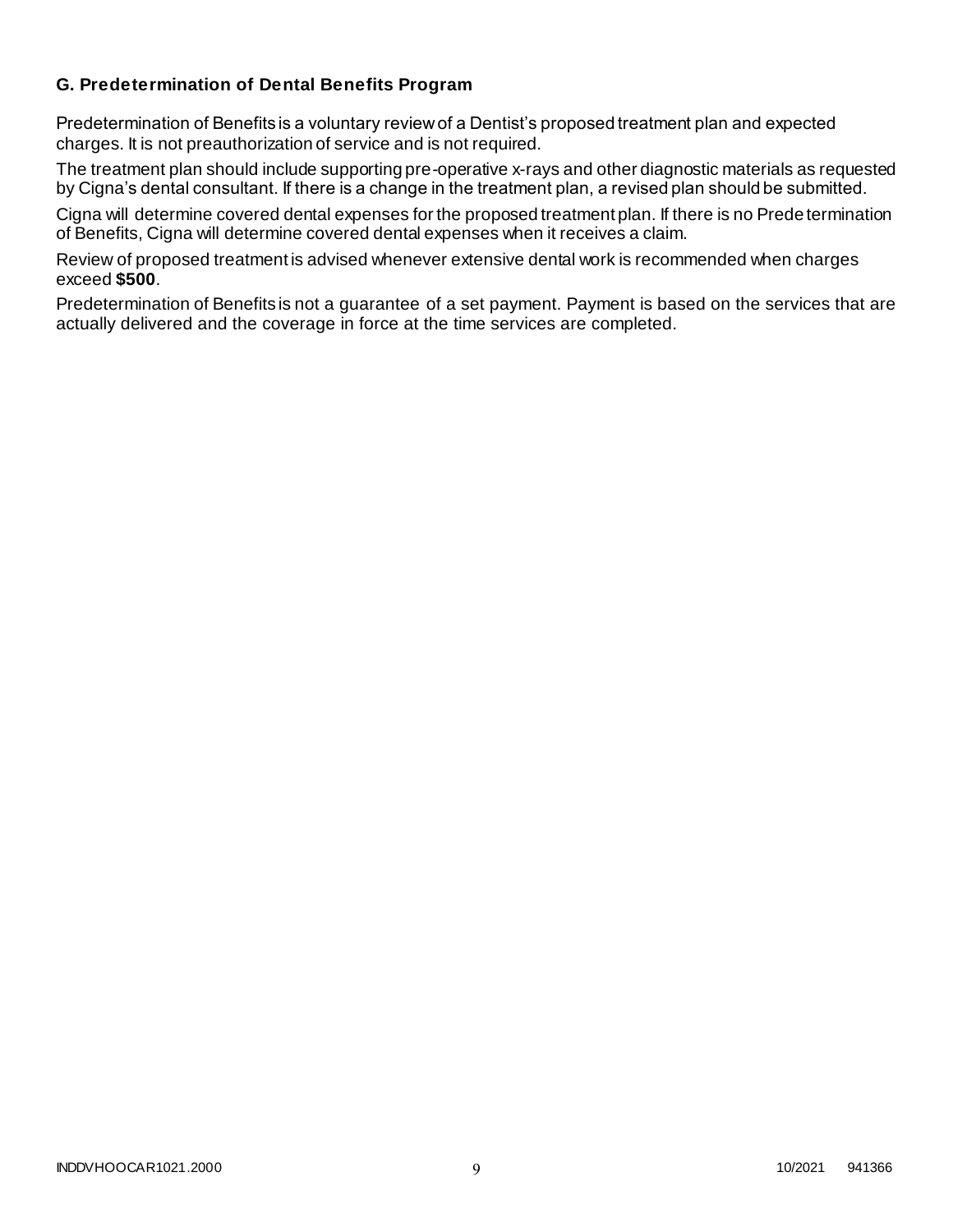### **H. General Provisions**

#### **WHEN YOU HAVE A COMPLAINT OR AN APPEAL**

For the purposes of this section, any reference to "You," "Your" or "Yourself" also refers to a representative or Provider designated by You to act on Your behalf, unless otherwise noted.

We want You to be completely satisfied with the care You receive. That is why We have established a process for addressing Your concerns and solving Your problems.

#### **Start with Member Services**

We are here to listen and help. If You have a concern regarding a person, a service, the quality of care, or contractual benefits, You can call Our toll-free number and explain Your concern to one of Our Customer Service representatives. You can also express that concern in writing. Please call or write to Us at the following:

Customer Services Toll-Free Number or address on mycigna.com, explanation of benefits or claim form

We will do Our best to resolve the matter on Your initial contact. If We need more time to review or investigate Your concern, We will get back to You as soon as possible, but in any case within 30 days.

If You are not satisfied with the results of a coverage decision, You can start the appeals procedure.

#### **Appeals Procedure**

Cigna has a two step appeals procedure for coverage decisions. To initiate an appeal, You must submit a request for an appeal in writing within 365 days of receipt of a denial notice. You should state the reason why You feel Your appeal should be approved and include any information supporting Your appeal. If You are unable or choose not to write, You may ask to register Your appeal by telephone. Call or write to Us at the toll-free number or address on Your Benefit Identification card, explanation of benefits or claim form.

#### **For information or to make a complaint, please contact Us at:**

Policyholder Service Office of Company: Cigna Health and Life Insurance Company Address: P.O. Box 30365, TAMPA, FL 33630 Telephone Number: 877-484-5967 Name of Agent: Address: Telephone Number:

If We at Cigna Health and Life Insurance Company fail to provide You with reasonable and adequate service, You should feel free to contact the Arkansas Insurance Department.

Policyholders have the right to file a complaint with the Arkansas Insurance Department (AID). You may call AID to request a complaint form at (800) 852-5494 or (501) 371-2640 or write the Department at:

Arkansas Insurance Department

1 Commerce Way, Suite 102

Little Rock, AR 72202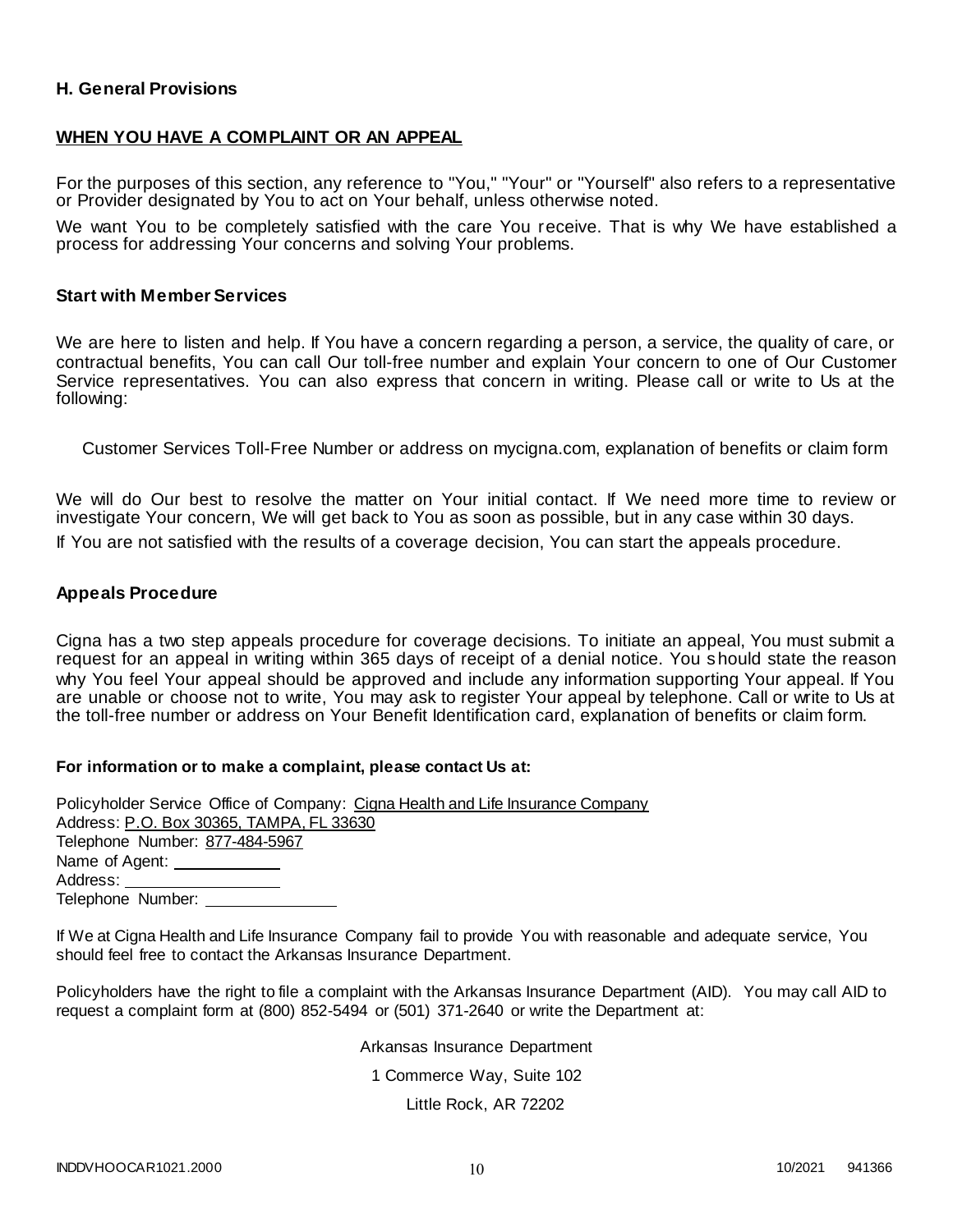### **Level One Appeal**

Your appeal will be reviewed and the decision made by someone not involved in the initial decision. Appeals involving Medical Necessity or clinical appropriateness will be considered by a health care professional.

For level one appeals, We will respond in writing with a decision within 30 calendar days after We receive an appeal for a postservice coverage determination. If more time or information is needed to make the determination, We will notify You in writing to request an extension of up to 15 calendar days and to specify any additional information needed to complete the review.

If You are not satisfied with Our level-one appeal decision, You may request a level-two appeal.

#### **Level Two Appeal**

If You are dissatisfied with Our level one appeal decision, You may request a second review. To start a level two appeal, follow the same process required for a level one appeal.

Most requests for a second review will be conducted by the Appeals Committee, which consists of at least three people. Anyone involved in the prior decision may not vote on the Committee. For appeals involving Medical Necessity or clinical appropriateness, the Committee will consult with at least one Dentist reviewer in the same or similar specialty as the care under consideration, as determined by Cigna's Dentist reviewer. You may present Your situation to the Committee in person or by conference call.

For level two appeals We will acknowledge in writing that We have received Your request and schedule a Committee review. For postservice claims, the Committee review will be completed within 30 calendar days. If more time or information is needed to make the determination, We will notify You in writing to request an extension of up to 15 calendar days and to specify any additional information needed by the Committee to complete the review. You will be notified in writing of the Committee's decision within five working days after the Committee meeting, and within the Committee review time frames above if the Committee does not approve the requested coverage.

#### **Notice of Benefit Determination on Appeal**

Every notice of an appeal decision will be provided in writing or electronically and, if an adverse determination, will include:

- (1) the specific reason or reasons for the denial decision;
- (2) reference to the specific Policy provisions on which the decision is based;
- (3) a statement that the claimant is entitled to receive, upon request and free of charge, reasonable access to and copies of all documents, records, and other Relevant Information as defined;
- (4) upon request and free of charge, a copy of any internal rule, guideline, protocol or other similar criterion that was relied upon in making the adverse determination regarding Your appeal, and an explanation of the scientific or clinical judgment for a determination that is based on a medical necessity, experimental treatment or other similar exclusion or limit.

### **Relevant Information**

Relevant Information is any document, record, or other information which was relied upon in making the benefit determination; was submitted, considered, or generated in the course of making the benefit determination, without regard to whether such document, record, or other information was relied upon in making the benefit determination; demonstrates compliance with the administrative processes and safeguards required by federal law in making the benefit determination; or constitutes a statement of policy or guidance with respect to the plan concerning the denied treatment option or benefit or the claimant's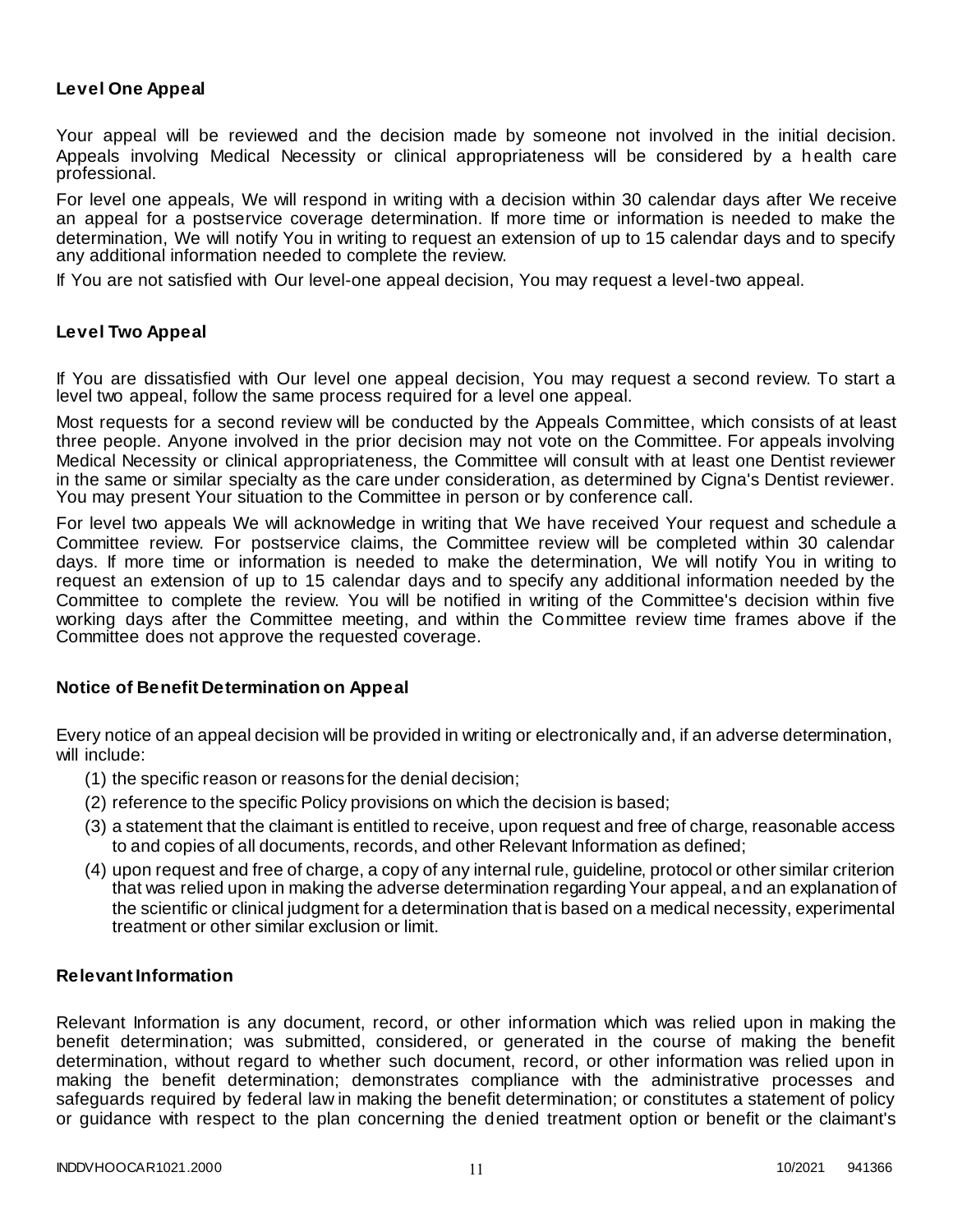diagnosis, without regard to whether such advice or statement was relied upon in making the benefit determination.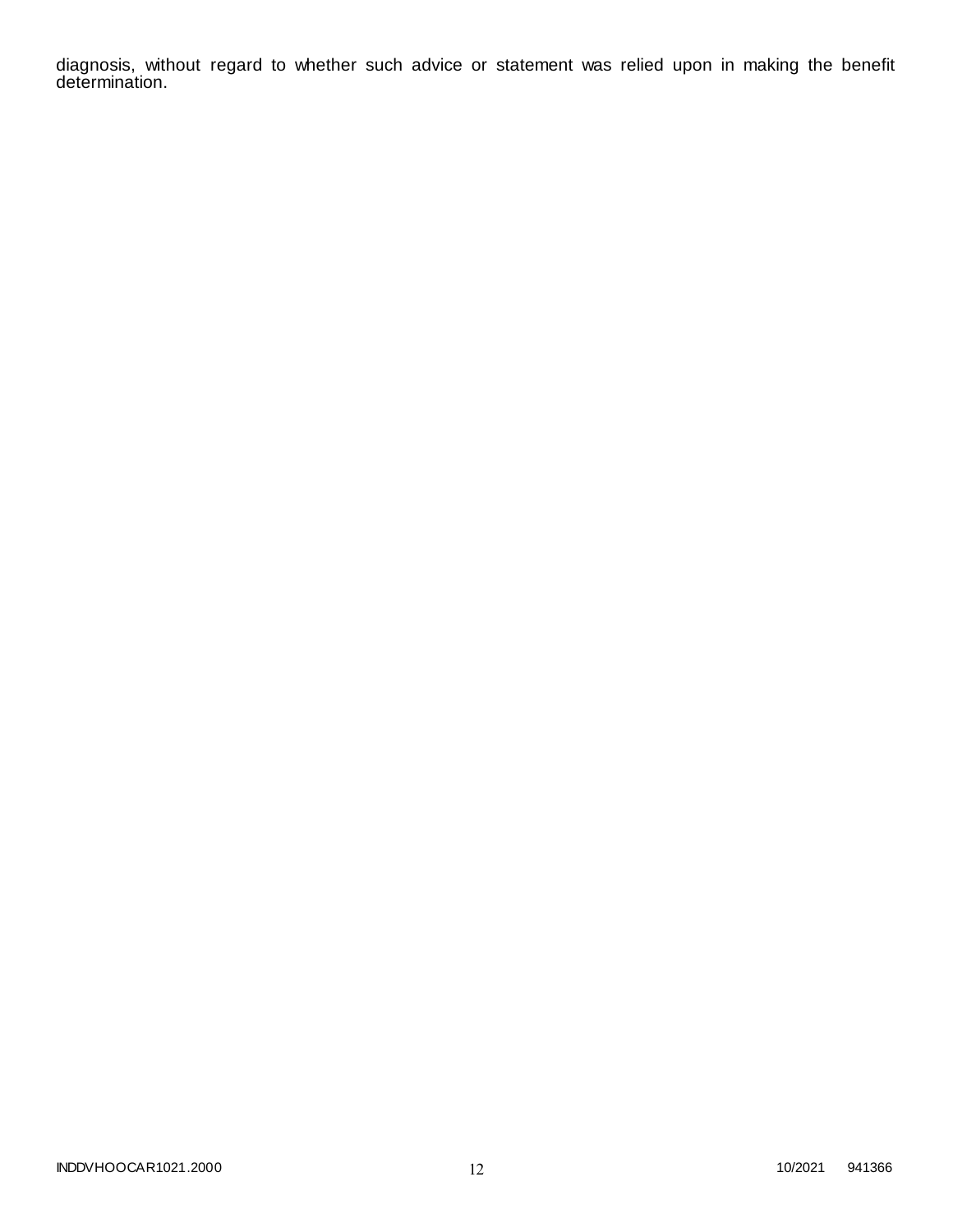# **I. Participating Dental Providers**

Cigna will provide a current list of Dentists currently participating with Cigna and their locations to each Covered Person upon request.

To verify if a Dentist is currently participating with Cigna and is accepting new Cigna Insureds, the Covered Person should visit Our website at mycigna.com.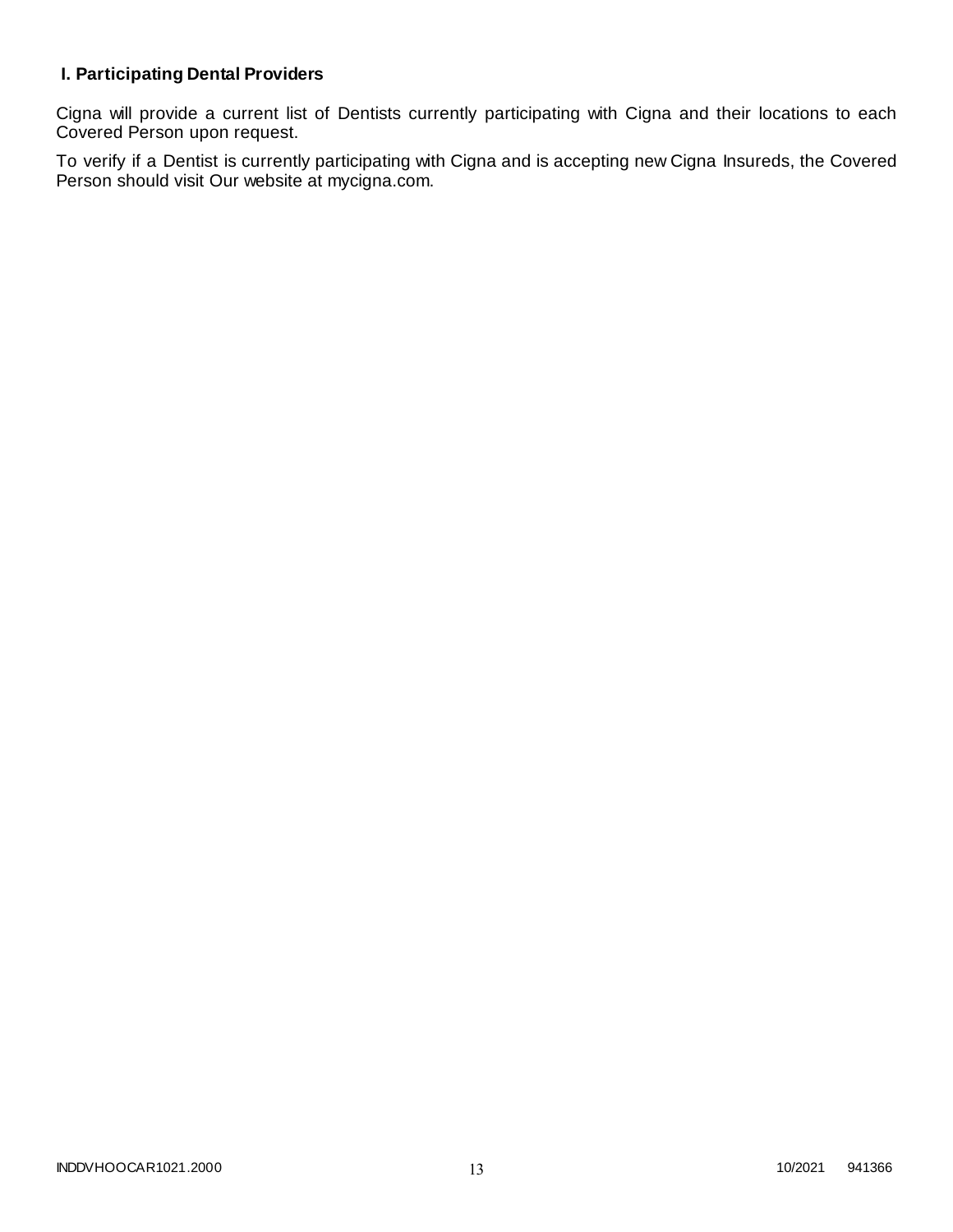### **J. Renewability, Eligibility, and Continuation**

1. The Policy will renew except for the specific events stated in the Policy. Cigna may change the premiums of the Policy with 60 days written notice to the Insured. However, Cigna will not refuse to renew or change the premium schedule for the Policy on an individual basis, but only for all Insureds in the same class and covered under the same Policy as You.

2. The individual plan is designed for residents of Arkansas who are not enrolled under or covered by any other group or individual health coverage. You must notify Cigna of all changes that may affect any Covered Person's eligibility under the Policy.

3. You or Your Dependent(s) will become ineligible for coverage:

- When premiums are not paid according to the due dates and grace periods described in the premium section.
- With respect to Your Spouse, Domestic Partner, or partner to a Civil Union: when the Spouse is no longer married to the Insured or when the union is dissolved.
- With respect to You and Your Family Member(s): when You no longer meet the requirements listed in the Conditions of Eligibility section.
- The date the Policy terminates.
- When the Insured no longer lives in the Service Area.

4. If a Covered Person's eligibility under this Plan would terminate due to the Insured's death, divorce or if other Dependents would become ineligible due to age or no longer qualify as dependents for coverage under this Plan; except for the Insured's failure to pay premium, the Covered Person's insurance will be continued if the Covered Person exercising the continuation right notifies Cigna and pays the appropriate monthly premium within 60 days following the date this Policy would otherwise terminate. Any waiting periods in the new Plan will be considered as being met to the extent coverage was in force under this Plan.